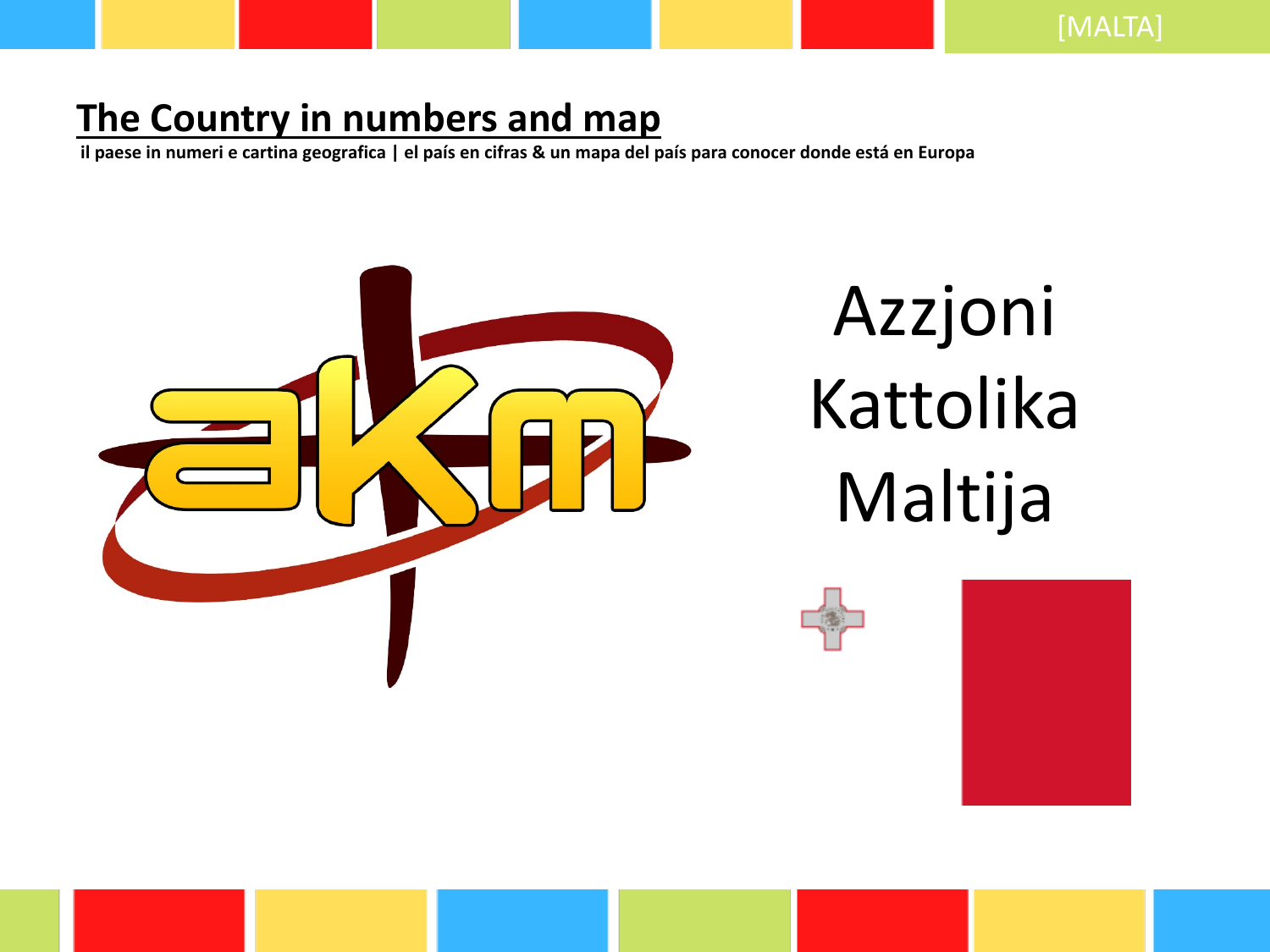### **The Country in numbers and map**

**il paese in numeri e cartina geografica | el país en cifras & un mapa del país para conocer donde está en Europa**



• Foreigners: 12% of population (NSO, 2016)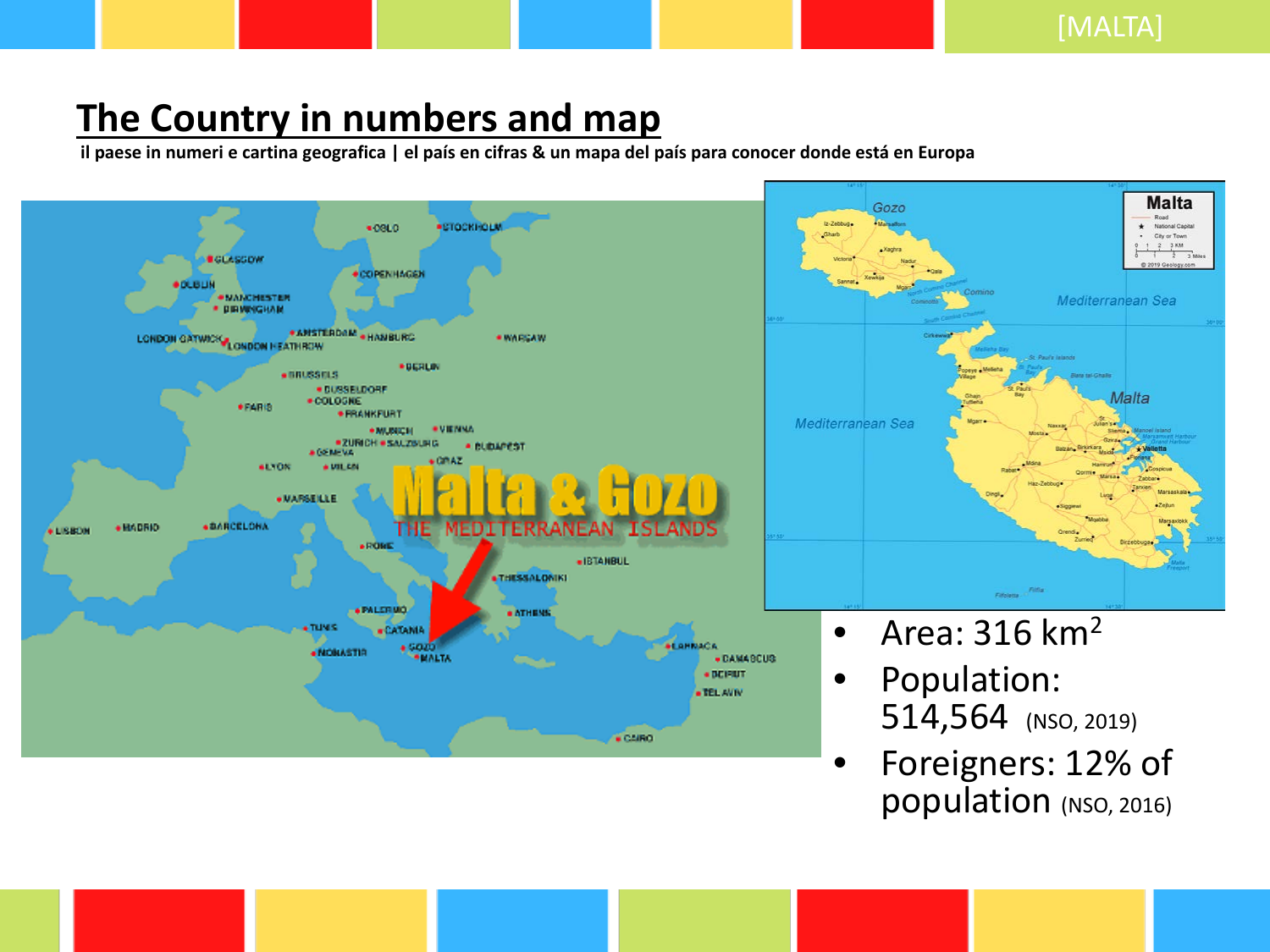## **The Church in numbers**

**La Chiesa in numeri | La Iglesia en cifras**

- Archdiocese of Malta: Malta & Gozo
- Around 84% of total population declare they are Catholic (2017, Archdiocese of Malta)
- Approximately 36% attend Sunday mass regularly (2017, Archdiocese of Malta)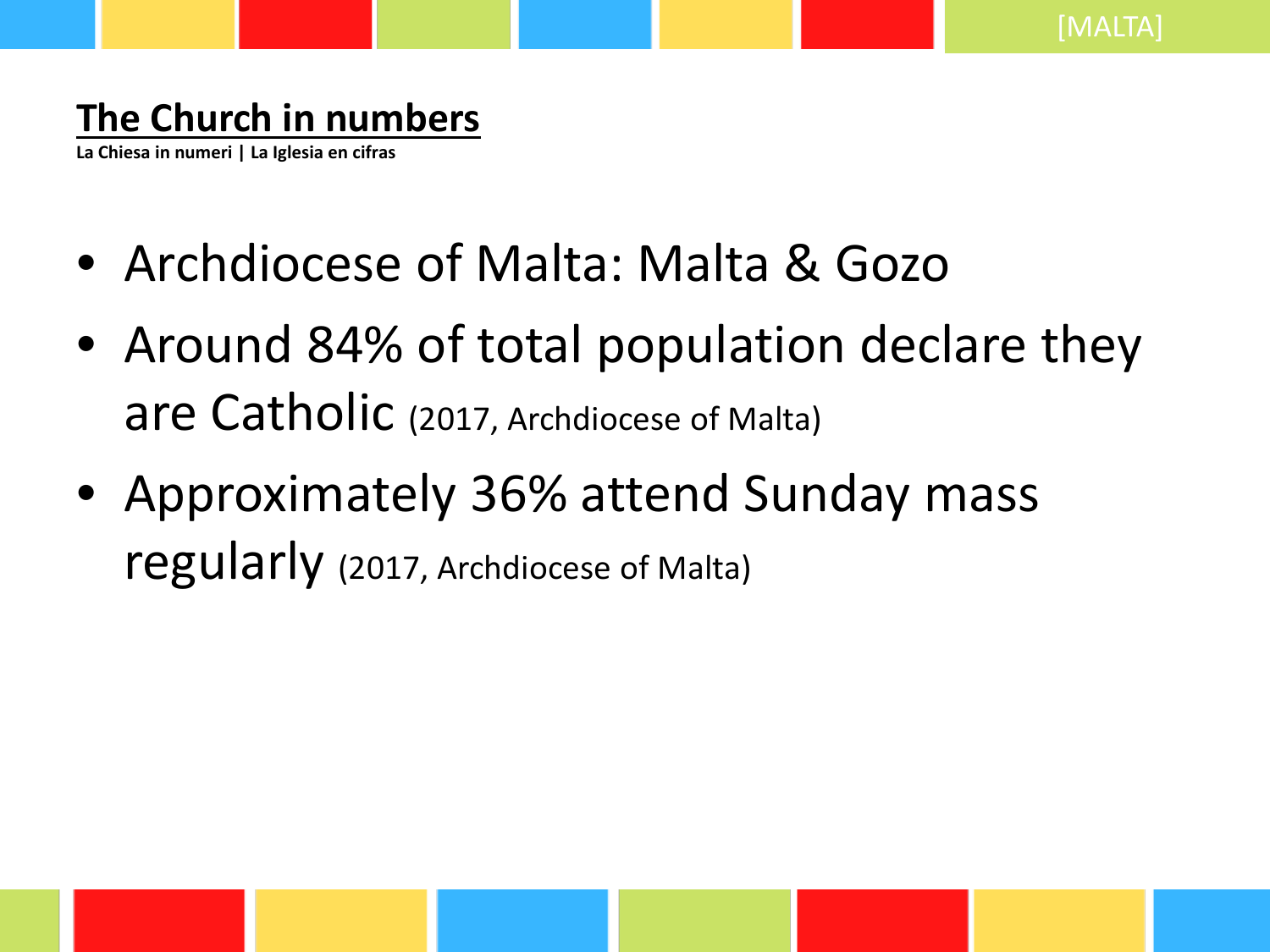



- 1930 Approval of first statute of a Catholic Action group in Malta: Lega Universitaria Cattolica Maltese.
- Formation in Groups
- Il-Leħen *The Voice* (newspaper)
- Secretariat for Social Assistance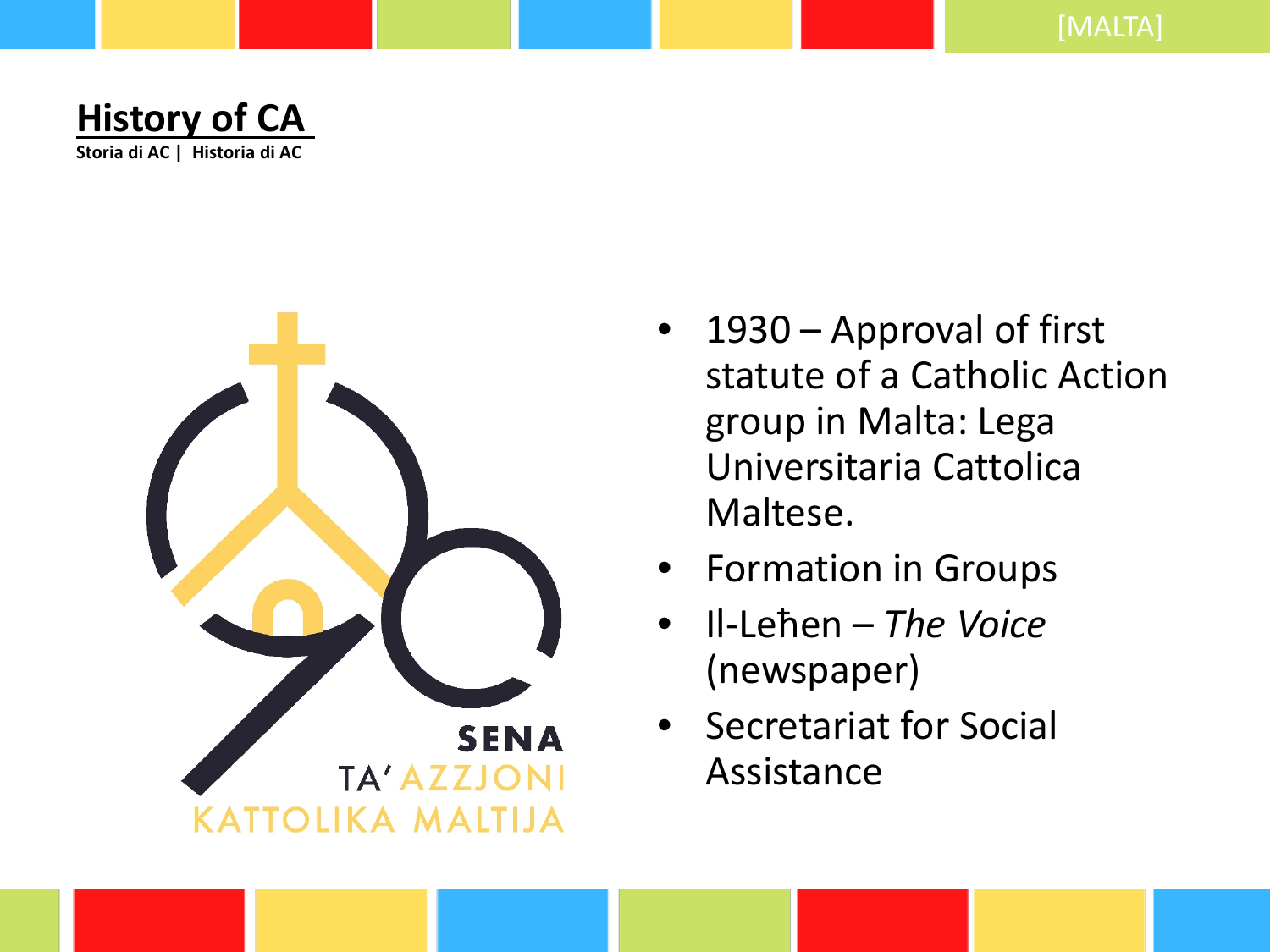#### **The pandemic changes us, challenges us - activities**

**La pandemia ci cambia, ci sfida - attività | La pandemia nos cambia, nos desafía - actividades**

- Liturgy of the hours morning prayer during lockdown
- Online meetings/seminars
- Increase in demand for support (families + lonely people)